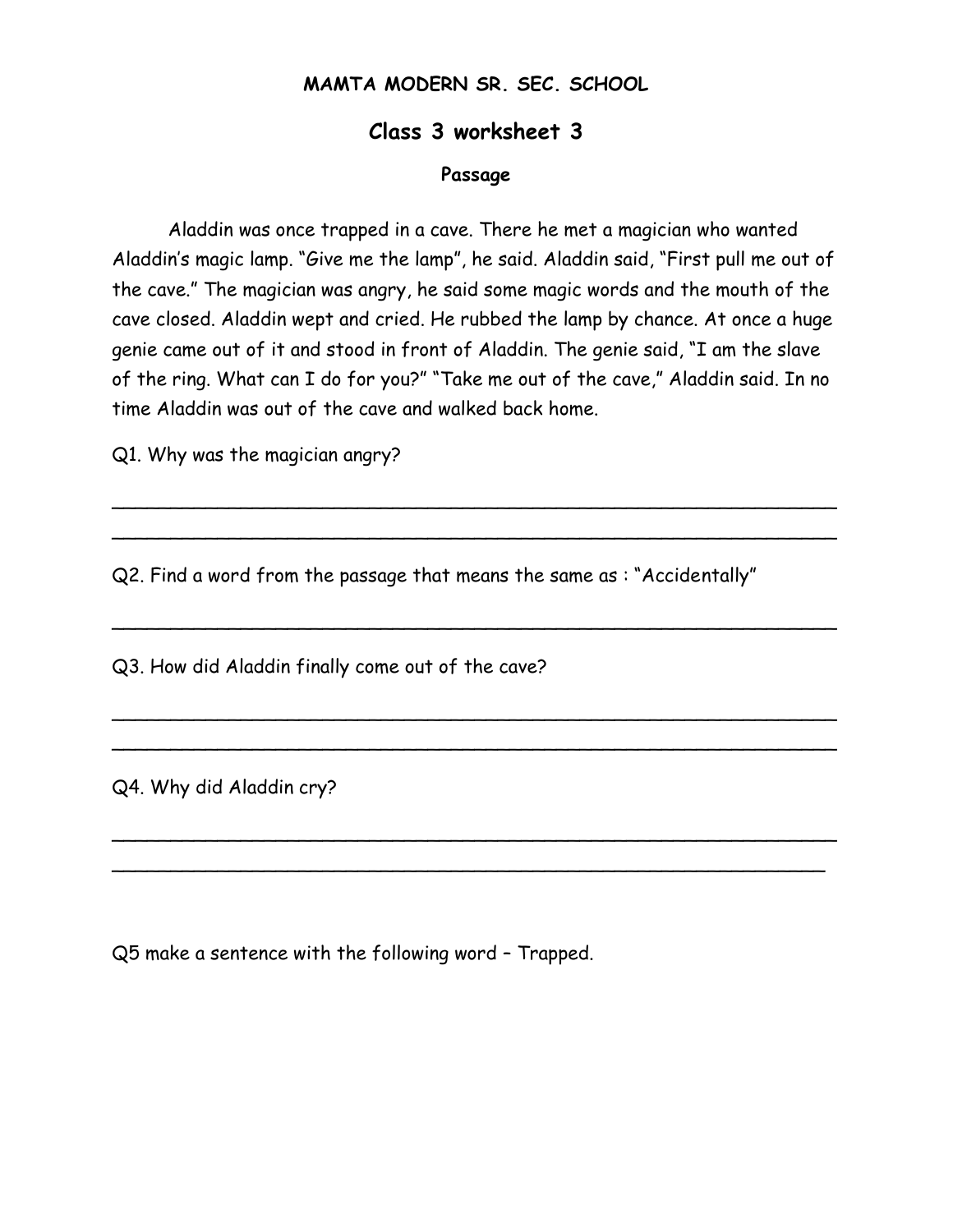कार्य प्रपत्र - उ

 $\mathcal{V} \rightarrow$ 

|      | प्रः। गद्यांश को पढ़कर प्रश्नों के उत्तर दीजिए।<br>मोना और प्रणव छुट्टियों में बस से रामपुर गाँव गए। बस अड्डे पर उतरकर<br>लगभग दो किलोमीटर का रास्ता उन्होंने बैलगाड़ी से तय किया। रास्ते में हरे –<br>भरे धान, मक्का और बाजरे के खेत थे। कही-कही बैंगन टमाटर और पालक की<br>क्यारियाँ भी थी। बैलगाड़ी से उतरकर सामान हाथ में लिए, वे खेतों के बीच<br>पंगडडियों से होते हुए घर पहुँचे। दरवाजे पर दादी माँ ने छाछ पीने को दी।<br>छाछ पीकर वे दादा जी से मिलने खेत की ओर दौड़े। दादा जी खेतों में काम<br>करवा रहे थे। उन्होंने दोनों के देखते ही गले लगा लिया।<br>1. मोना और प्रणव के दादा दादी कहाँ रहते थे ? |
|------|-------------------------------------------------------------------------------------------------------------------------------------------------------------------------------------------------------------------------------------------------------------------------------------------------------------------------------------------------------------------------------------------------------------------------------------------------------------------------------------------------------------------------------------------------------------------------------------------------------------|
|      | 2. वे किस तरह गाँव पहुँचे ?<br>$H_0$                                                                                                                                                                                                                                                                                                                                                                                                                                                                                                                                                                        |
|      | 3. उन्होंने कितनी दूरी बैलगाड़ी से तय की ?<br>10 <sup>h</sup>                                                                                                                                                                                                                                                                                                                                                                                                                                                                                                                                               |
|      | 4. 'घर' और 'रास्ता' का समानार्थी शब्द लिखो।<br>G <sub>U</sub>                                                                                                                                                                                                                                                                                                                                                                                                                                                                                                                                               |
|      | 5. दादी माँ ने उन्हें पीने को क्या दिया ?<br>$A_0$ .                                                                                                                                                                                                                                                                                                                                                                                                                                                                                                                                                        |
| प्र: | गदयांश में आए हाथा, काम का उनर्थ लिखो                                                                                                                                                                                                                                                                                                                                                                                                                                                                                                                                                                       |
|      |                                                                                                                                                                                                                                                                                                                                                                                                                                                                                                                                                                                                             |